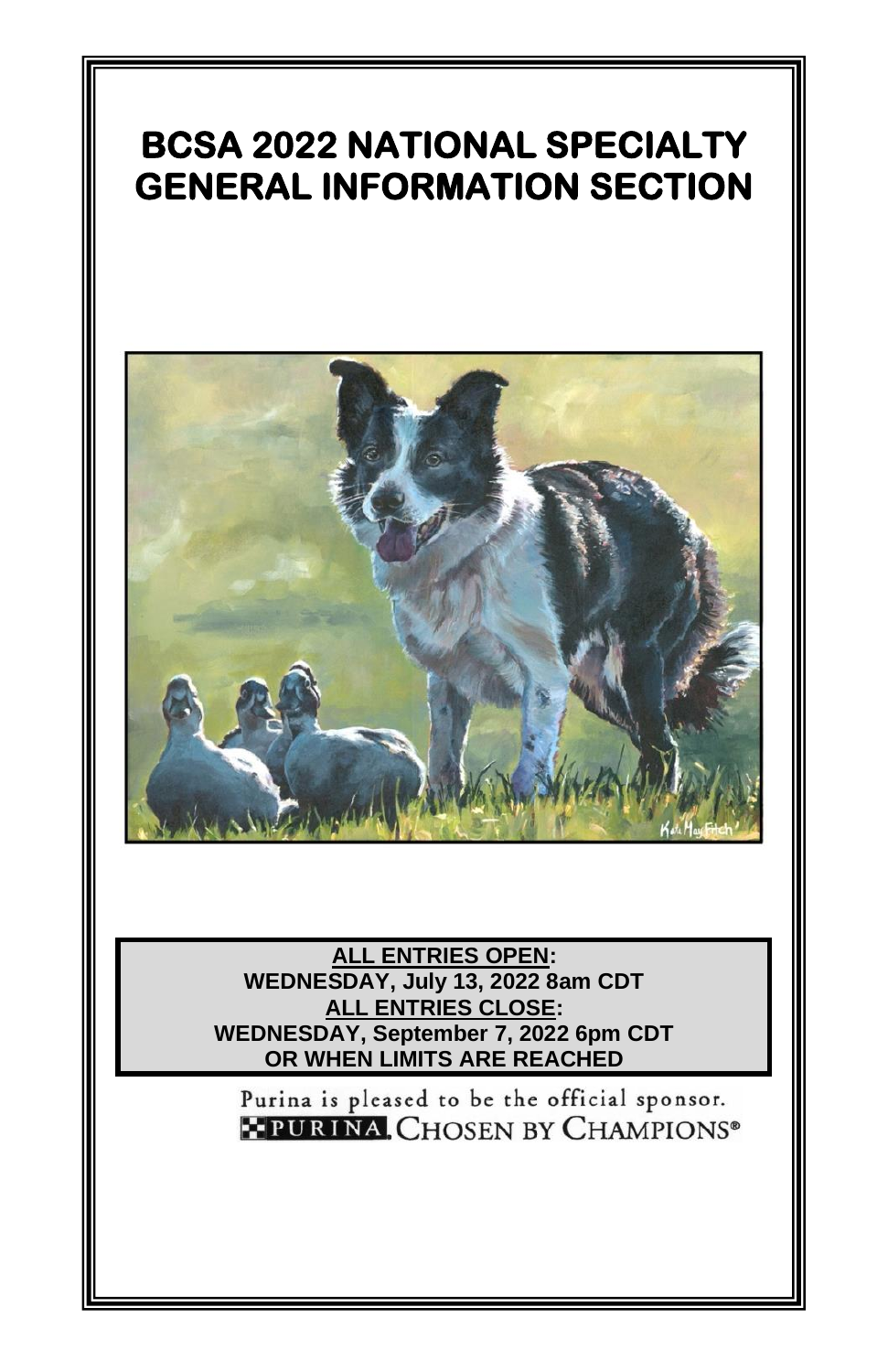#### **BORDER COLLIE SOCIETY OF AMERICA OFFICERS**

**President:** Ronni DeLay. Louisville KY **Vice President:** Diana Smith, Spotsylvania VA **Corresponding Secretary:** Lori Buxton, Franklin TN **Recording Secretary:** Janice Swofford, Shell Knob MO **Treasurer:** Karen Mull, Lancaster PA **Board Members**: Karen Bell, Olney IL Pamela Norman, Cincinnati OH, Glenn Schafer, NY **AKC Delegate:** Lisa Pruka, Rockton IL

**SHOW & TRIAL SECRETARY**

**All Entries Open Wednesday July 13, 2022 – 8am CDT All Entries Close Wednesday September 7, 2022 – 6pm CDT**

**Or When Limits are Reached Express mail entries MUST have signature waiver. No hand deliveries.**

**To whom respective entries should be mailed: AGILITY SECRETARY**

**JPAWS Agility**

**1139 Mary Jane Ln, Beach Park IL 60099**

**HERDING SECRETARY Lisa Pruka 10321 Harrison Rd, Rockton IL 61072**

**CONFORMATION, OBEDIENCE, RALLY TRIAL SECRETARY CAPER LLC/ Paula Keraszi 10403 Northwestern Ave, Franksville WI 53126**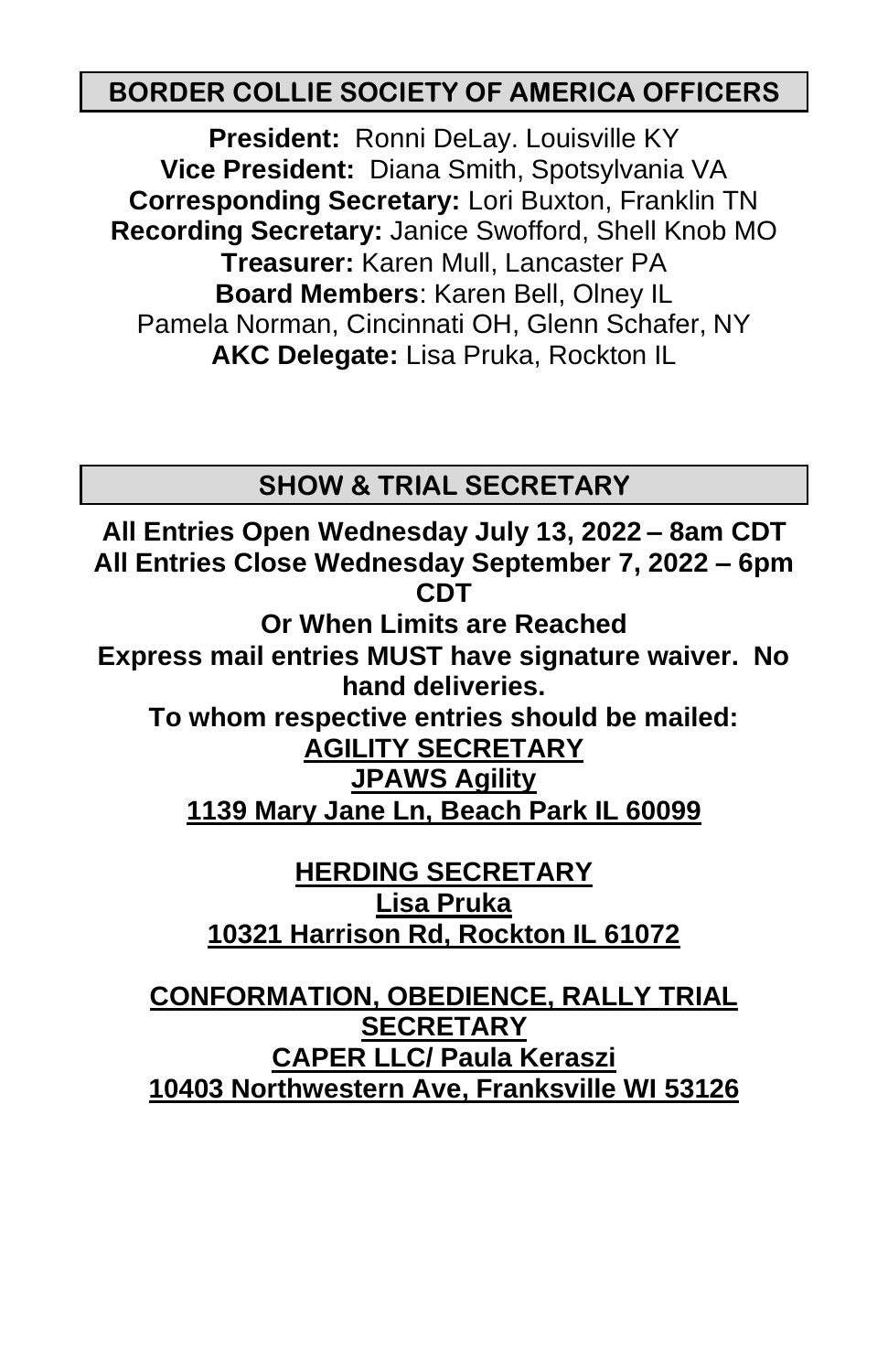#### **SPECIALTY JUDGING PANEL**

**Herding: Anita Ramsey, John Holman and Rick Hardin Agility: Sandy Moody and Geoff Nieder Obedience: Kathy Sweet and Alice Peterson Rally: Kathy Sweet and Alice Peterson Sweepstakes: Patricia Spradley National Specialty: Linda Clark Parent Specialty: Sulie Greendale-Paveza**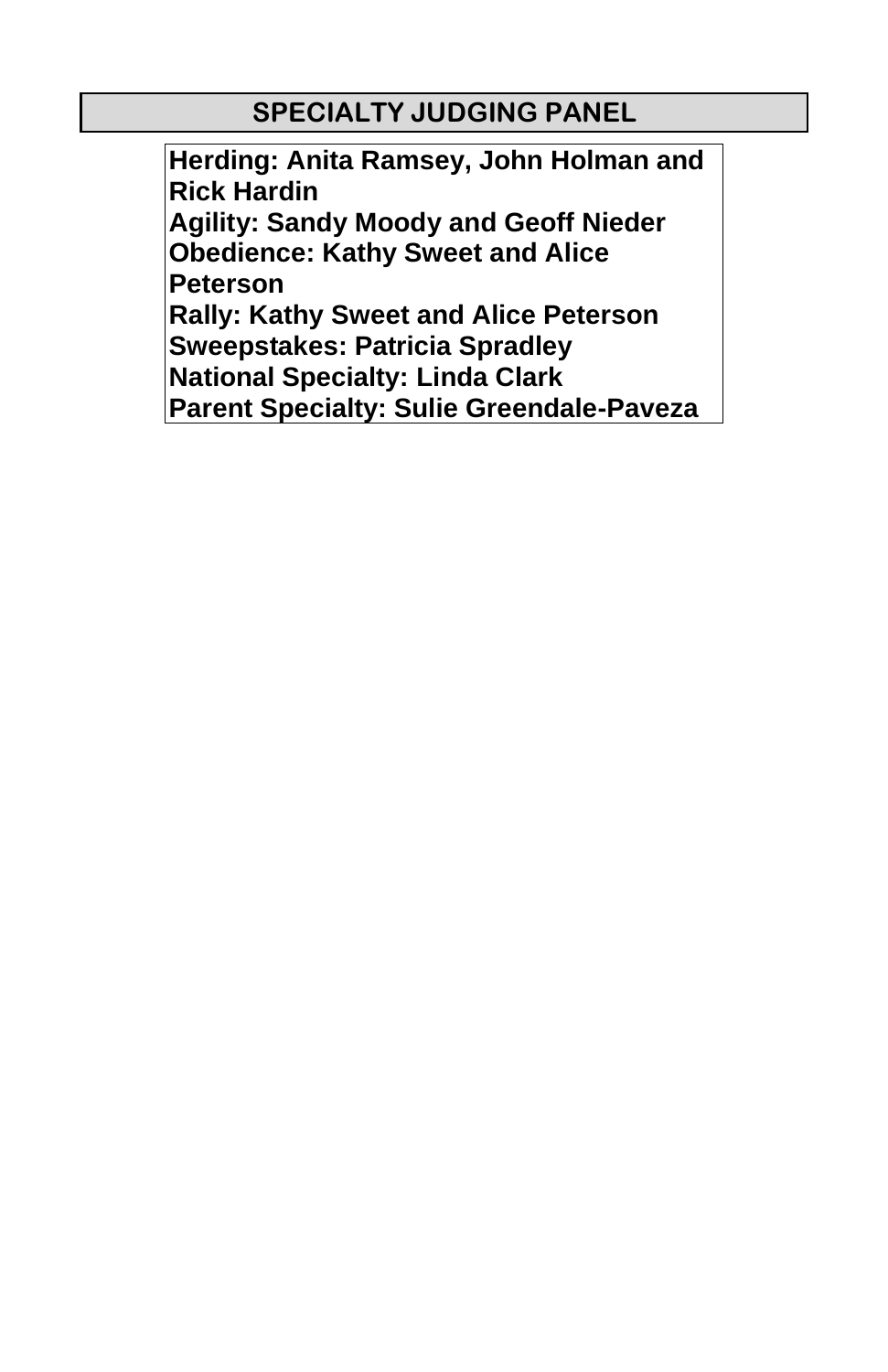## **2022 NATIONAL SPECIALTY CHAIRS/COMMITTEES**

#### **National Specialty Chair: CHAIRS** –Megan Harrison 515-577-6390

Lisa Pruka 815-494-0384

| <b>Agility: Amber McCune</b><br><b>Conformation: Megan Harrison</b> | Janet Larson Award: Lisa Pruka<br>Logo Design: Kate May Fitch |
|---------------------------------------------------------------------|---------------------------------------------------------------|
| <b>Herding Chair: Diana Smith</b>                                   | Photographer: Teddy Lei                                       |
| <b>Obedience:</b> Lisa Pruka                                        | Ribbons: Lisa Pruka                                           |
| <b>Rally: Lisa Pruka</b>                                            | <b>Silent Auction/Baskets: Pam</b>                            |
| <b>Camping/RV: Dan Flynn</b>                                        | Norman                                                        |
| <b>Catalog/Advertising: Angel Duffy</b>                             | <b>Specialty Wear: Julie Bosier</b>                           |
| <b>Catalog Pre-orders: Angel Duffy</b>                              | <b>Treasurer: Karen Mull</b>                                  |
| <b>Health Testing: Janice Swofford</b>                              | <b>Trophies: Show Chairs</b>                                  |
| <b>Herding Instinct Test: Diana Smith</b>                           | <b>Vendors: Julie Fuller</b>                                  |
| Judges' Education: Ronda Bermke                                     | <b>Banquet: BCSA</b>                                          |
| Judges' Hospitality: Linda Ramas                                    |                                                               |
|                                                                     |                                                               |
|                                                                     |                                                               |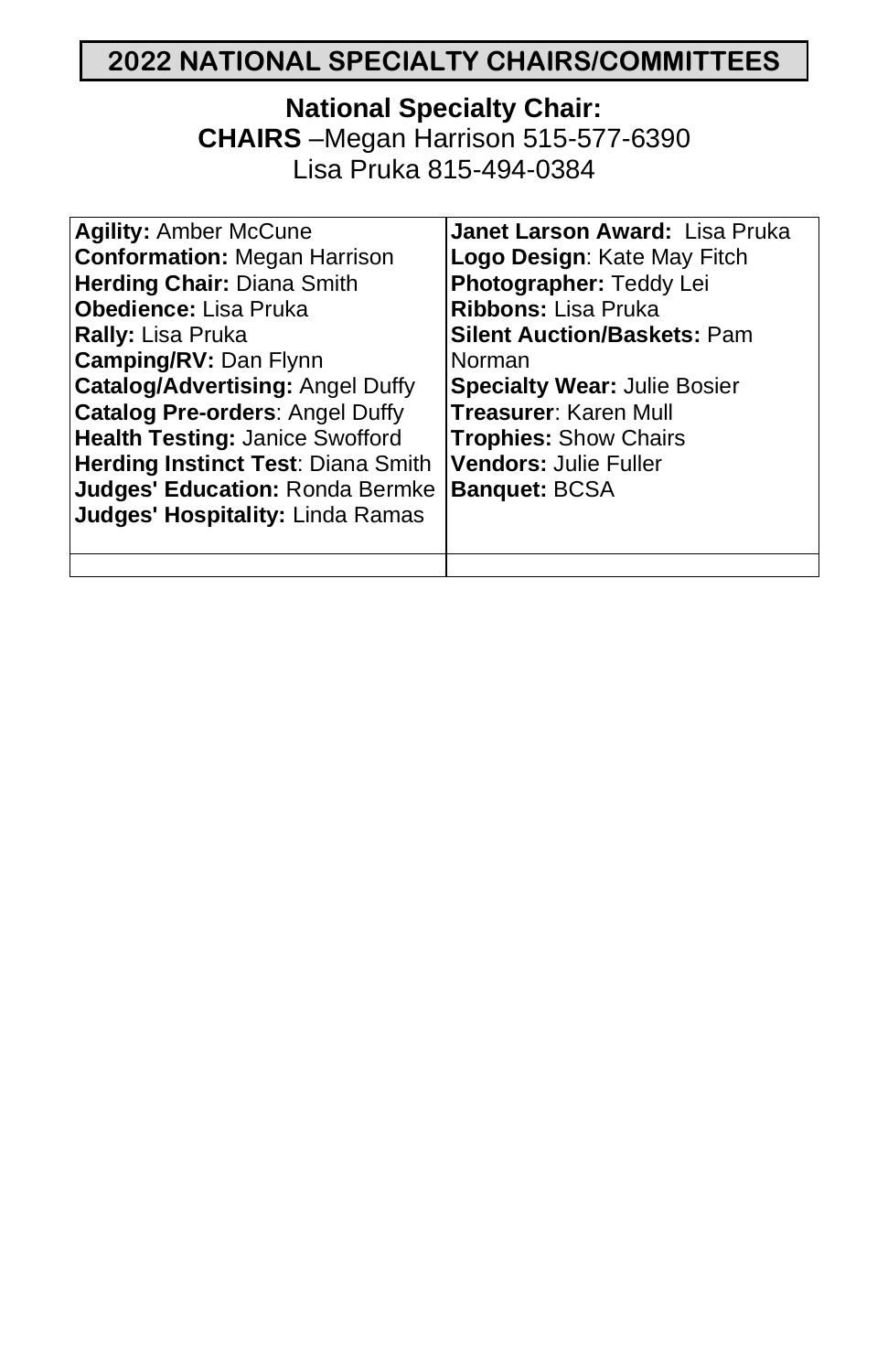#### **EVENTS SCHEDULE (PRELIMINARY)**

**Monday – September 26 Herding**

**Tuesday – September 27 Herding**

**Wednesday – September 28 Agility:8am**

**Thursday – September 29 Agility: 8am Dock Diving: 9am – 5pm Splashes:9-12am Hydrodash:12-1pm Air Retrieve:4-5pm Chili Cookoff 6pm Annual Meeting 8pm**

**Friday – September 30 Herding Instinct Testing: 8am Sweepstakes: 1pm Rally Trial One Rally Trial Two\* CAER exams: noon to 4pm Dock Diving: 9am – 5pm Splashes:9-12am Hydrodash:12-1pm Air Retrieve:4-5pm**

**Saturday – October 1 Junior Showmanship National Specialty Obedience**

**Sunday – October 2 Junior Showmanship Parent Specialty Obedience**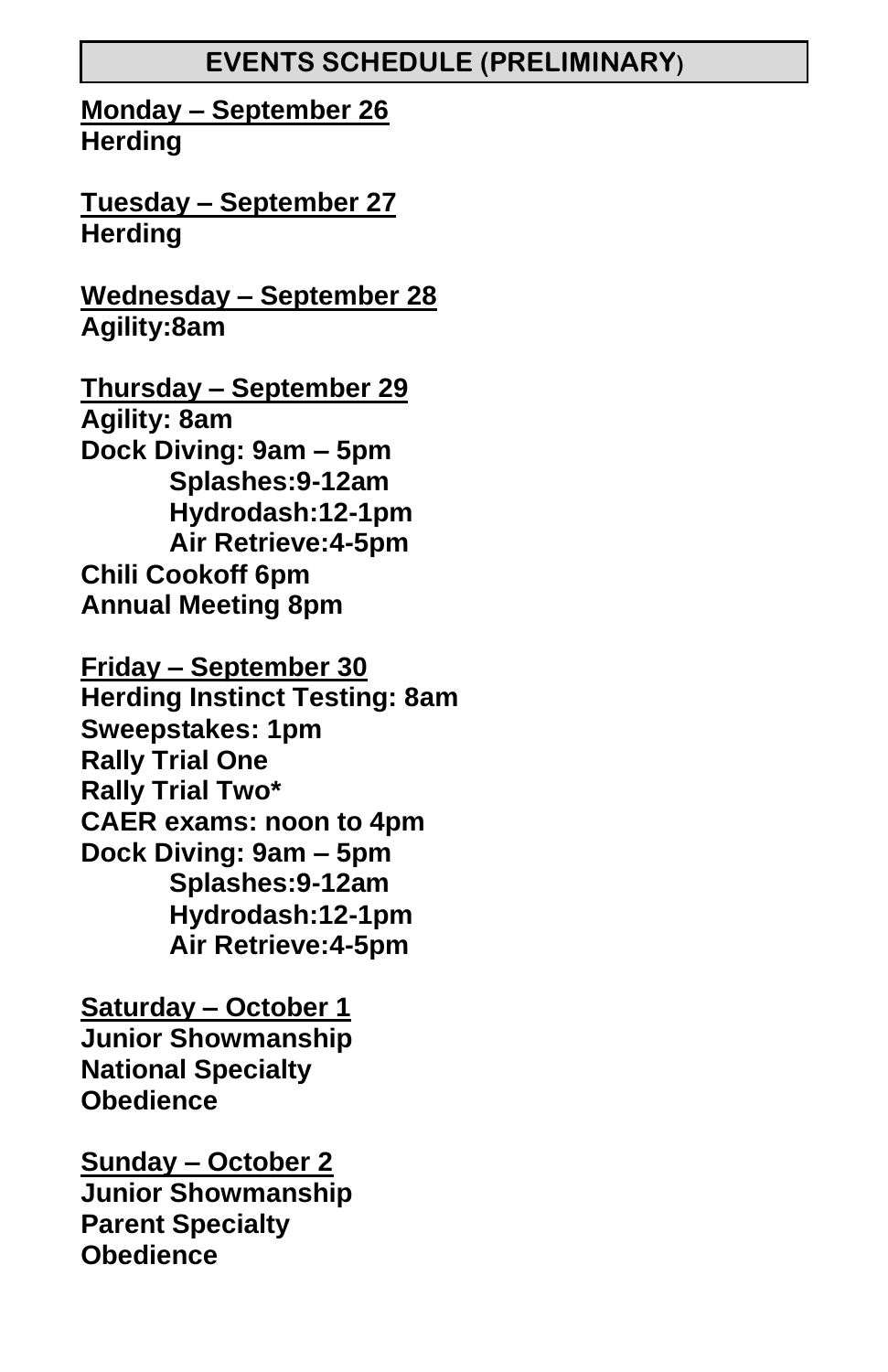This schedule is preliminary and subject to change. Check your entry confirmation for final schedule.

## **ADVERTISING AND CATALOGS**

Let the world know about your fantastic Border Collie! Whether it's a notable achievement or simply a dog you love, we encourage you to promote your dog, in the 2022 National Specialty Catalog. Full-page advertisers are entitled to a free catalog.

#### ADVERTISING RATES/INFORMATION

Individual advertisers are entitled to one free catalog to be picked up at the Specialty.

BCSA Members Full-page Ad: \$85

Non-Members Full-page Ad: \$100

Preferred Page Advertising Inside front cover: \$400 Inside back cover: \$200

E-mail: Angel Duffy at Duffak53@yahoo.com NOTE: Begins 7/1/22 - First come, first serve

- •Ads will be placed in the order they're received except for preferred pages and inside front/back cover. All catalog advertising is in black and white, however, color, if provided, will be used on the web site.
- •Preferred spots will be first come, first serve beginning on 7/1/22 at 8:00 am. E-mail your request to Angel Duffy at Duffak53@yahoo.com
- •Sizes: Full: 4½" wide x 7½" tall
- •You may set your own ad and e-mail it

**[Advertising Form](https://docs.google.com/forms/d/e/1FAIpQLSdqTa2OZcq-ZTJ6bSwGc_diTagDiBznbOzlpx49gylsYoKfJA/viewform?usp=sf_link)**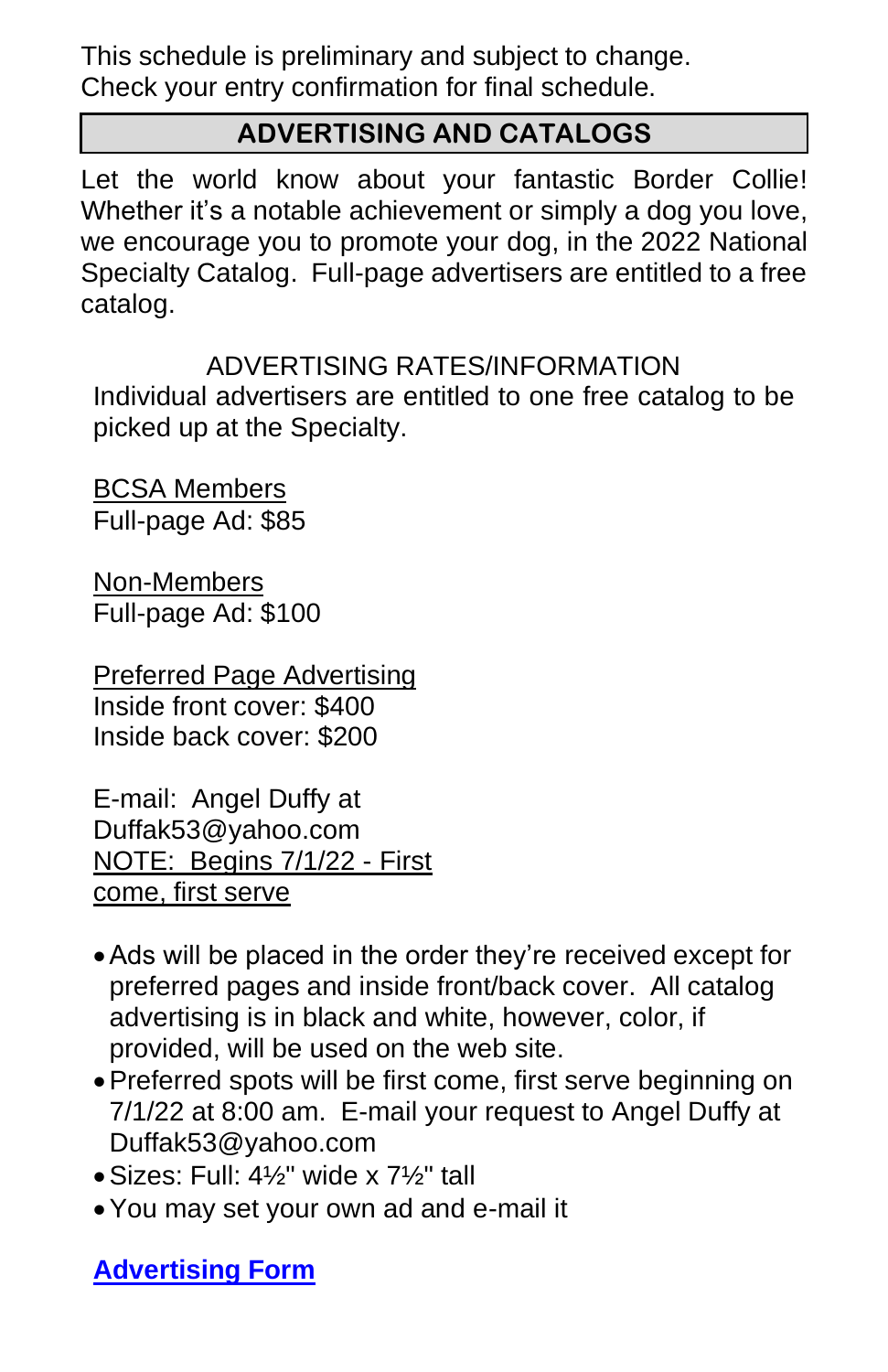#### CATALOG PRICES

Pre-orders: Catalog (show pick-up) – \$40

A limited number of catalogs will be available for purchase at the Specialty for \$50, but they are guaranteed to sell out quickly! To ensure that you get one, we highly recommend you pre-order.

**[Catalog Pre-Order Form](https://docs.google.com/forms/d/e/1FAIpQLSfjiddlXvPCbidlfl71Qyz2klBeJZsI6Z6x3hEf1TbVKj17yw/viewform?usp=sf_link)**

CATALOG ADS ARE DUE WITH PAYMENT BEFORE AUGUST 15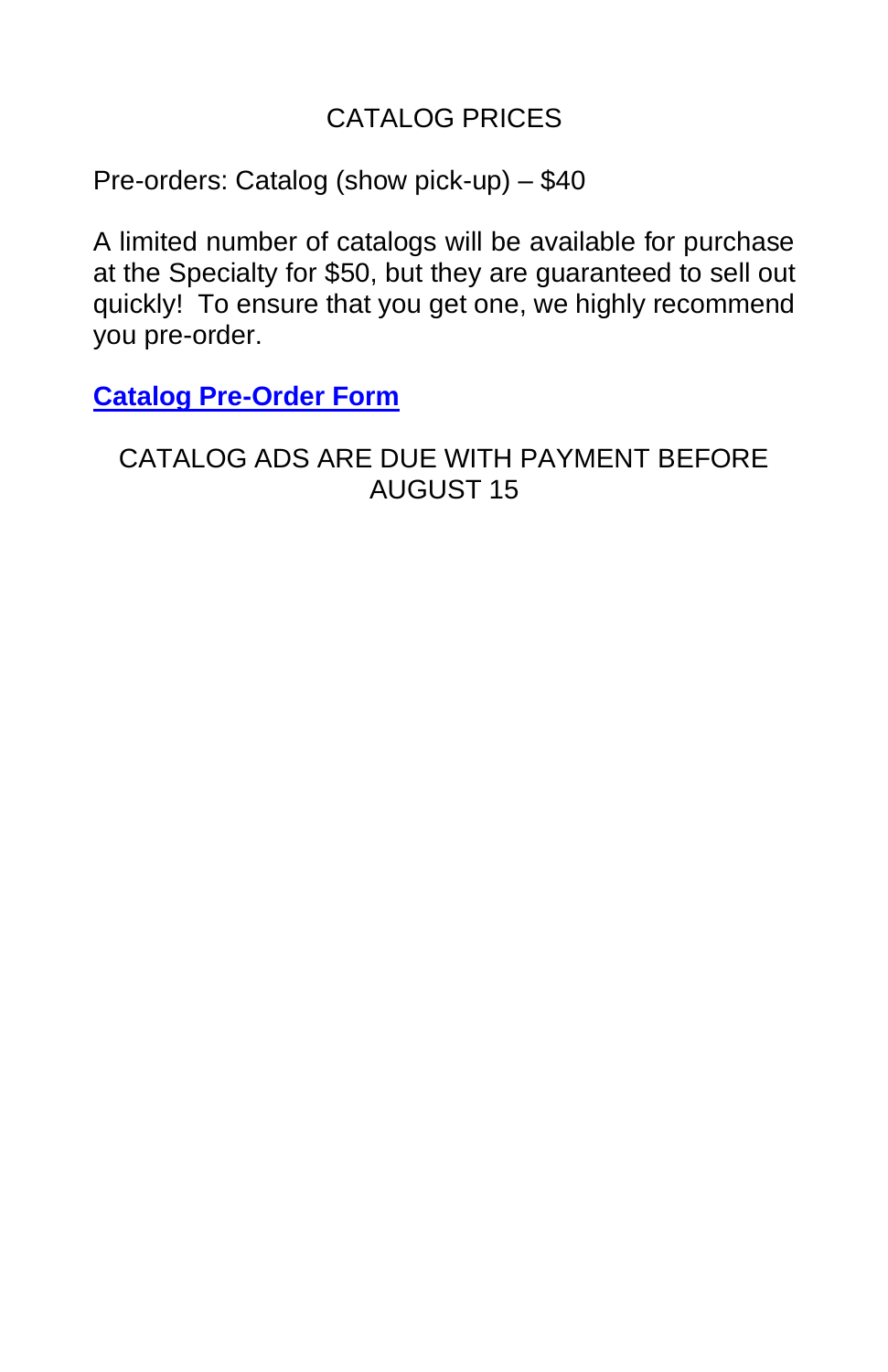## **Sips N' Studs** *A Stud Dog Showcase*

To Be Held Saturday Night, October 1, 2022 Approximately 1 Hour after Best of Breed Grooming Room

Welcome to a new fun and exciting social event at the National Specialty, combining a pre-banquet happy hour and stud dogs! This event will be showcasing stud dogs, past or present, in a fun, educational format for breeders and exhibitors.

Participating stud dogs will be out on the grooming tables in setups in Purina Farms' Grooming Hall (noted by an identifiable marker where each dog to view is), where breeders and owners will offer participants the ability to meet these stud dogs in person, physically go over them, and engage with each other to talk about these special boys. Participants will wander from area to area, learning about the studs available in the breed. Dogs from all disciplines are welcome to participate. Have frozen semen available on a special dog of the past? We welcome frozen semen stud participants as well.

Bring some snacks to share in your setups with others and enjoy the cash bar that Purina Farms offers! Those who come to the event will also receive a punch card. Fill up your punch card after visiting a certain number of stud dogs, and you will have a chance to win a prize!

Each stud owner should be able to provide interested parties a stud packet or materials which would include a photo, pedigree, and copies of any health testing or clearances. We encourage creativity with your materials and your grooming table display!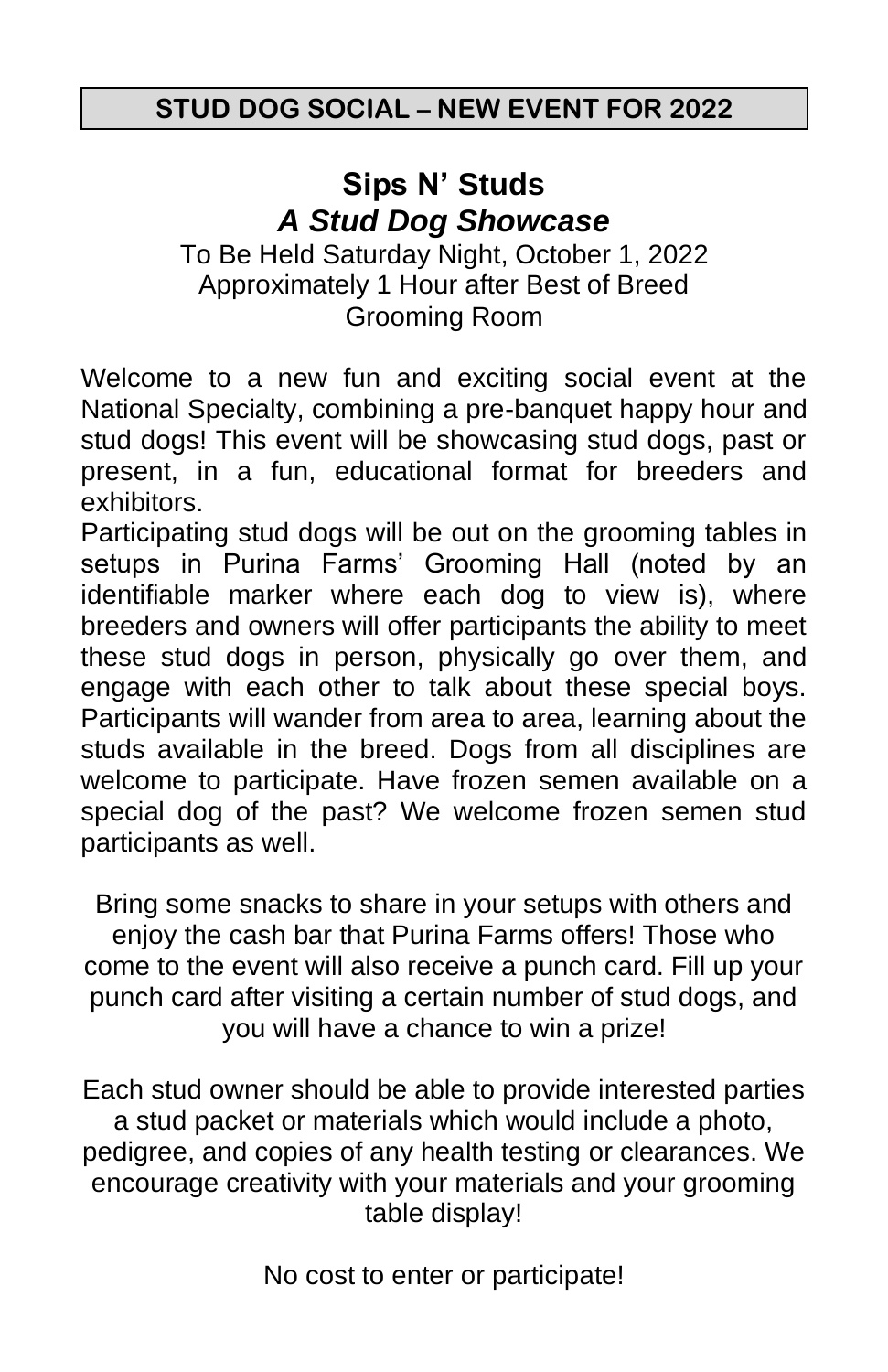#### **Pre-Registration Deadline: September 10, 2022 While pre-registration is encouraged, day-of registration is also welcome!**

**To pre-register your stud, please email Katie Rodgers at kageebcs@gmail.com**

*Pre-registrations will have their stud dog included in a program booklet that participants will receive at the entrance to the event, highlighting the stud dogs on display.*

## **BANQUET**

Immediately following the Stud Dog Social, please join us upstairs for our annual banquet. ADDITIONAL INFORMATION WILL BE UPDATED HERE. PLEASE CHECK BACK!

- Awards and Recognition
	- Quilt Auction
- Oil Painting Auction (2022 Logo)
- Silent Auction for Raffle Baskets

#### **JUNIOR RECOGNITION Saturday October 1st at the BANQUET**

This year we would like to encourage all of the junior Border Collie fanciers to attend the banquet. We would like to introduce you and your dogs and brag about your accomplishments.

Please send a photo and a brief bio of your involvement with the Border Collie Breed. List special awards, brags, community service and number of years that you have been involved, why you like Border Collies and/or anything else that you would like. Photos and bios will be published in the specialty catalog. We want to get to know you and are glad to have you as a part of the BCSA. There will be a special gift for any junior attending the Junior Recognition!

[JUNIOR RECOGNITION REGISTRATION FORM](https://docs.google.com/forms/d/e/1FAIpQLScMw5pPVIVmatBcehTiJpbJDTT0cPG7H1ZpwbMozIUHdLBfzA/viewform?usp=sf_link)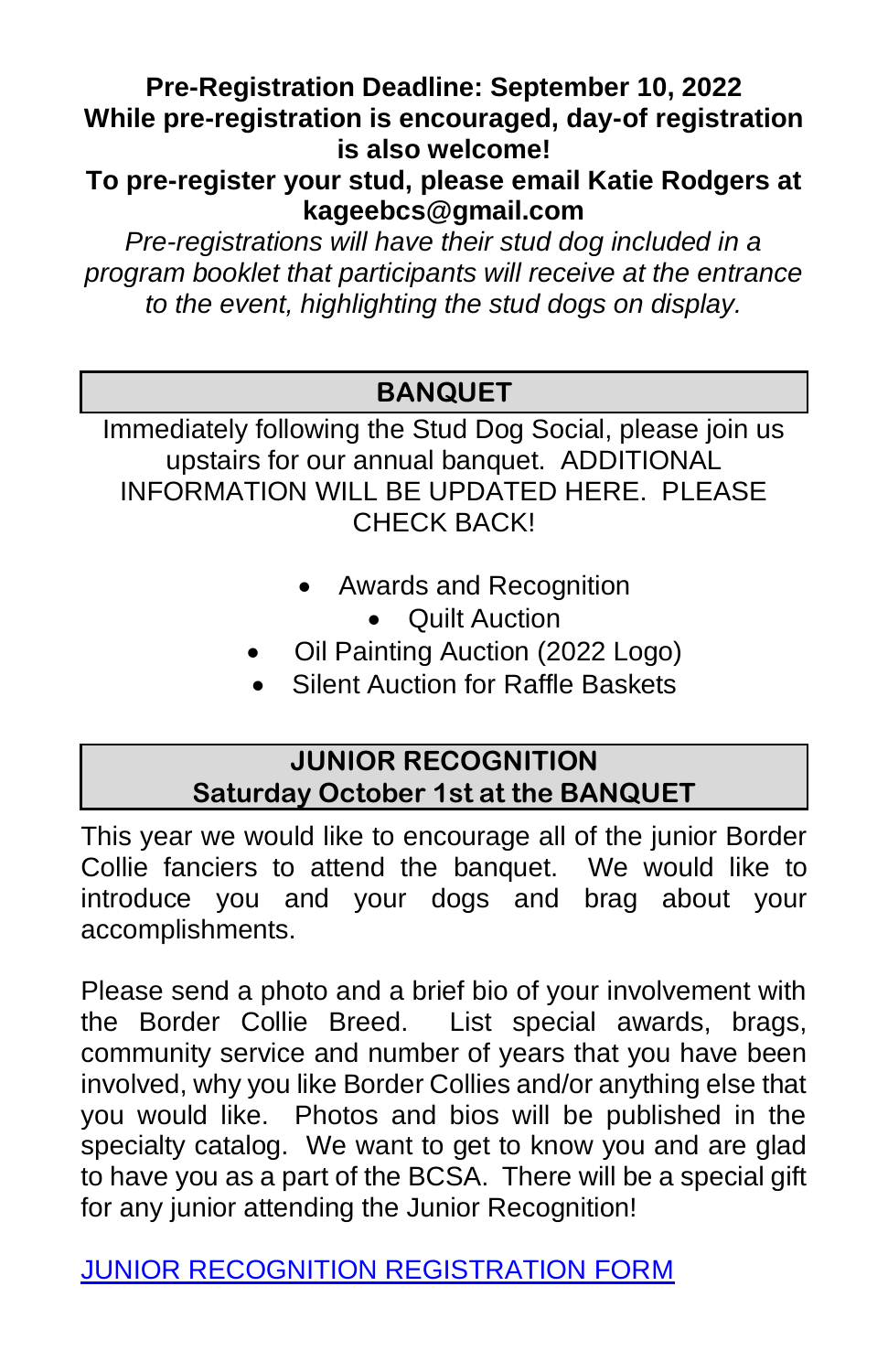## **JANET LARSON VERSATILITY AWARD**

**The Janet Larson Award recognizes the dog that exemplifies true versatility by successfully competing in herding and performance competitions. Dogs must qualify in herding and two other venues. You MUST be pre-registered to compete. Participants must submit a form with their acquired points at the end of each day.**

**HERDING:**HIGHEST QUALIFYING SCORE FROM THE TRIAL CLASSES, SHEEP OR DUCKS, ANY COURSE OFFERED. STARTED THRU ADVANCED. Pre-Trial & Herding Test do not count. If a dog qualifies on more than one type of stock or course, the highest score will apply, with additional points awarded for the additional qualifying scores (as noted below). Each trial, each day, will be available for earning points, however only 1 score will count towards the weighted score, each additional qualifying score will be counted as detailed below. All scores used must be earned on the same day

*Versatility Scores will be computed as follows:* 

*Started: raw score Intermediate: raw score plus 5 points Advanced: raw score plus 10 points* 

*Additional Qualifying Score Points will be computed as follows:* 

*Started: 5 Points Intermediate: 7.5 Points Advanced: 10 Points* 

**OBEDIENCE:** 50% OF HIGHEST QUALIFYING SCORE FROM A REGULAR CLASS, NOVICE A & B, OPEN A & B, UTILITY A & B. Dogs may enter any combination of rally and/or regular or preferred obedience, however only 2 scores will count toward the versatility score

*Versatility Scores will be computed as follows:*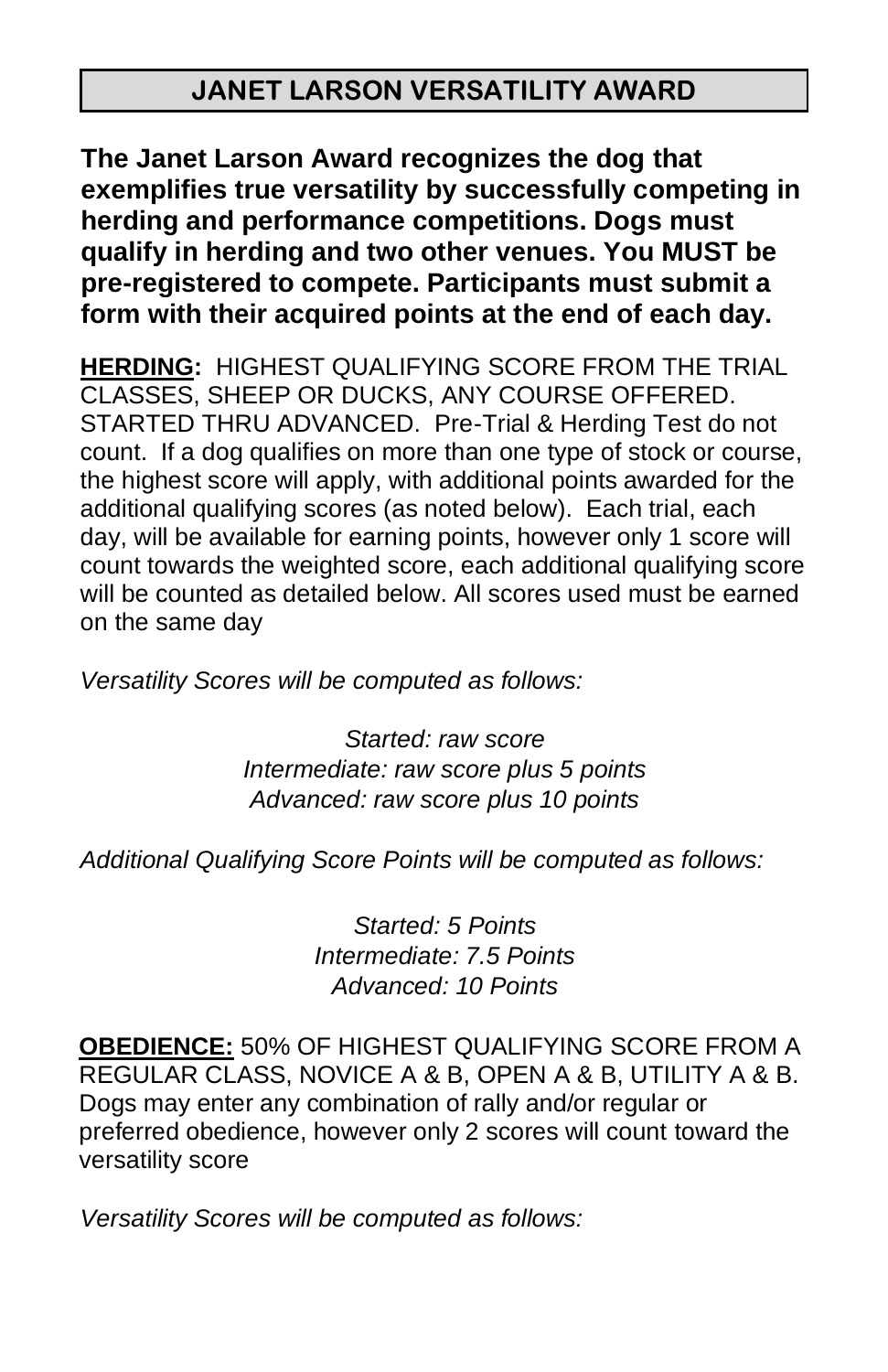*Novice: 50% of raw score/Preferred Novice: 50% of raw score Open: 50% of raw score plus 5 points/Preferred Open: 50% of raw score plus 5 points Utility: 50% of raw score plus 10 points/Preferred Utility: 50% of raw score plus 10 points*

**RALLY:** 50% OF HIGHEST QUALIFYING SCORE FROM A REGULAR CLASS, NOVICE A & B, ADVANCED A & B, and EXCELLENT A & B. Dogs may enter any combination of rally and/or regular or preferred obedience, however only 2 scores will count toward the versatility score

*Versatility Scores will be computed as follows:* 

*Novice: 50% of raw score Advanced: 50% of raw score plus 5 points Excellent: 50% of raw score plus 10 points Masters: 50% of raw score plus 12.5 points*

**AGILITY:** HIGHEST QUALIFYING SCORE FROM A STANDARD or JUMPERS CLASS. Only one qualifying run will accrue weighted points toward the total and only one additional score will count for additional points

*Versatility Scores will be computed as follows:* 

*Novice: raw score/Preferred Novice: raw score Open: raw score plus 5 points/Preferred Open raw score plus 5 points Excellent/Master: raw score plus 10 points*/*Preferred E/M:raw score plus 10 points Premier: raw score plus 12.5 points*

*Additional Qualifying Score Points will be computed as follows:* 

*Obedience Novice, Rally Novice, Agility Novice (including preferred classes): 5 Points*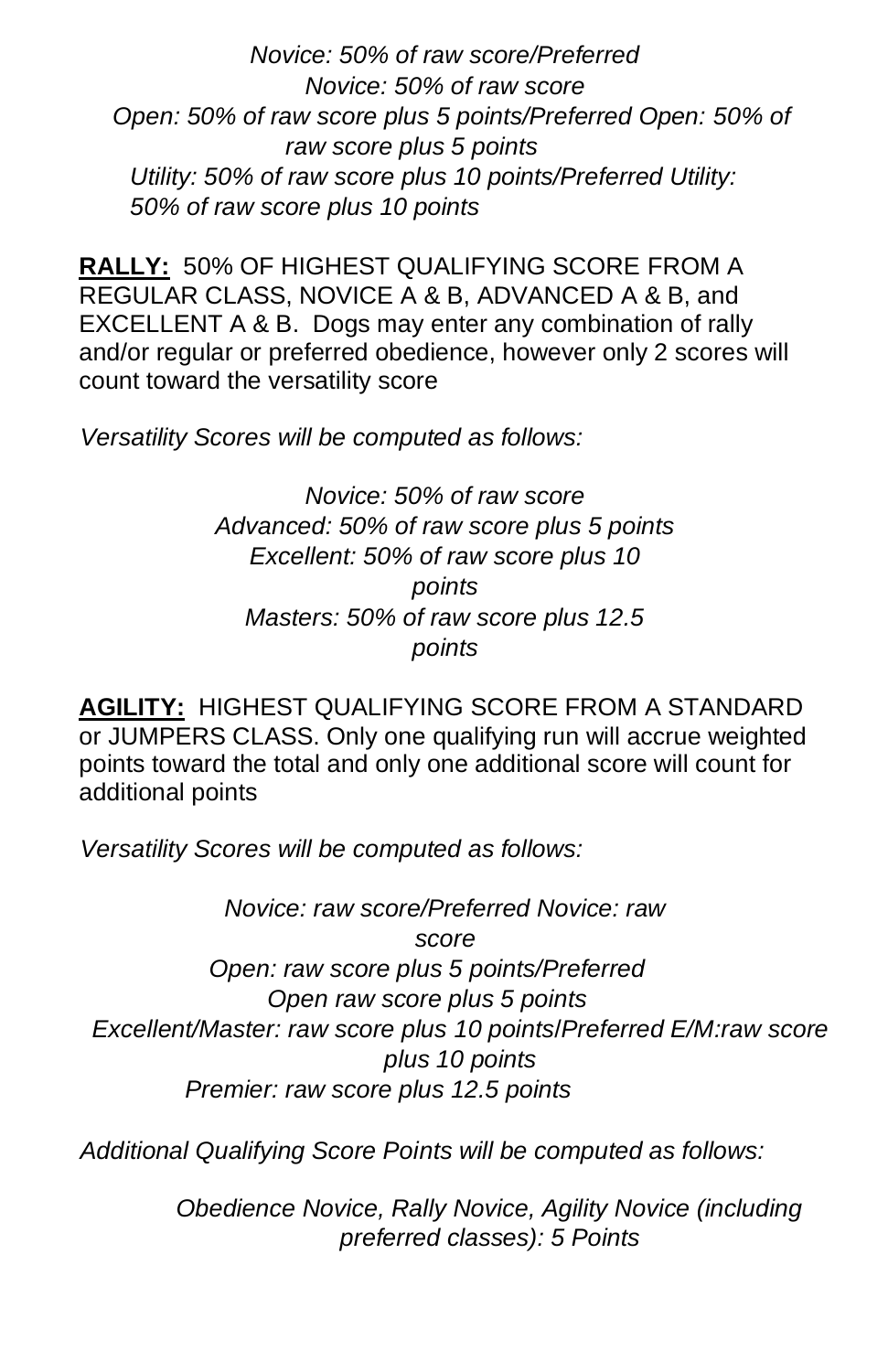*Obedience Open, Rally Advanced, Agility Open (including preferred classes): 7.5 Points Obedience Utility, Rally Excellent and Agility Excellent (including preferred classes): 10 Points Rally Masters, Premier Agility: 12.5 points*

**CONFORMATION:** In order to earn maximum points for conformation, dogs should enter the conformation evaluation. All dogs competing for the versatility award will be judged against the BCSA AKC Breed Standard. Two judges, who will have qualifications appropriate to judging conformation, will judge the class using the score sheet from the BCSA Top 20 conformation competition. The scores from both judges will be added together and averaged to determine the final score. Details on ring procedure will be included in the premium each year. Additional points can be earned by also entering Working Sweepstakes or the National Specialty Conformation show

*Versatility Score will be computed as follows:* 

*The average score given by the judges – maximum 100 points*.

*Additional Qualifying Score Points will be computed as follows:* 

*Compete in Working Sweeps or National Conformation: 5 Points Win sweepstakes class or national conformation class: 7.5 Points Win major award (BOB, BOS, BOW, AOM, etc): 10 Points*

**TIES**:The entire stock score will be used to break any ties. If the stock scores are even, then the rules to break a tie from the Herding Regulations will be used: (score from centerline on A course and score from outrun on B course). Exhibitors should keep their herding score sheets

[JANET LARSON ENTRY FORM](https://docs.google.com/forms/d/e/1FAIpQLSfaz4J1Sn5QrH1z6TpnBNdY3niBycQ9btDSOaeFE9N1HS2zNg/viewform?usp=sf_link)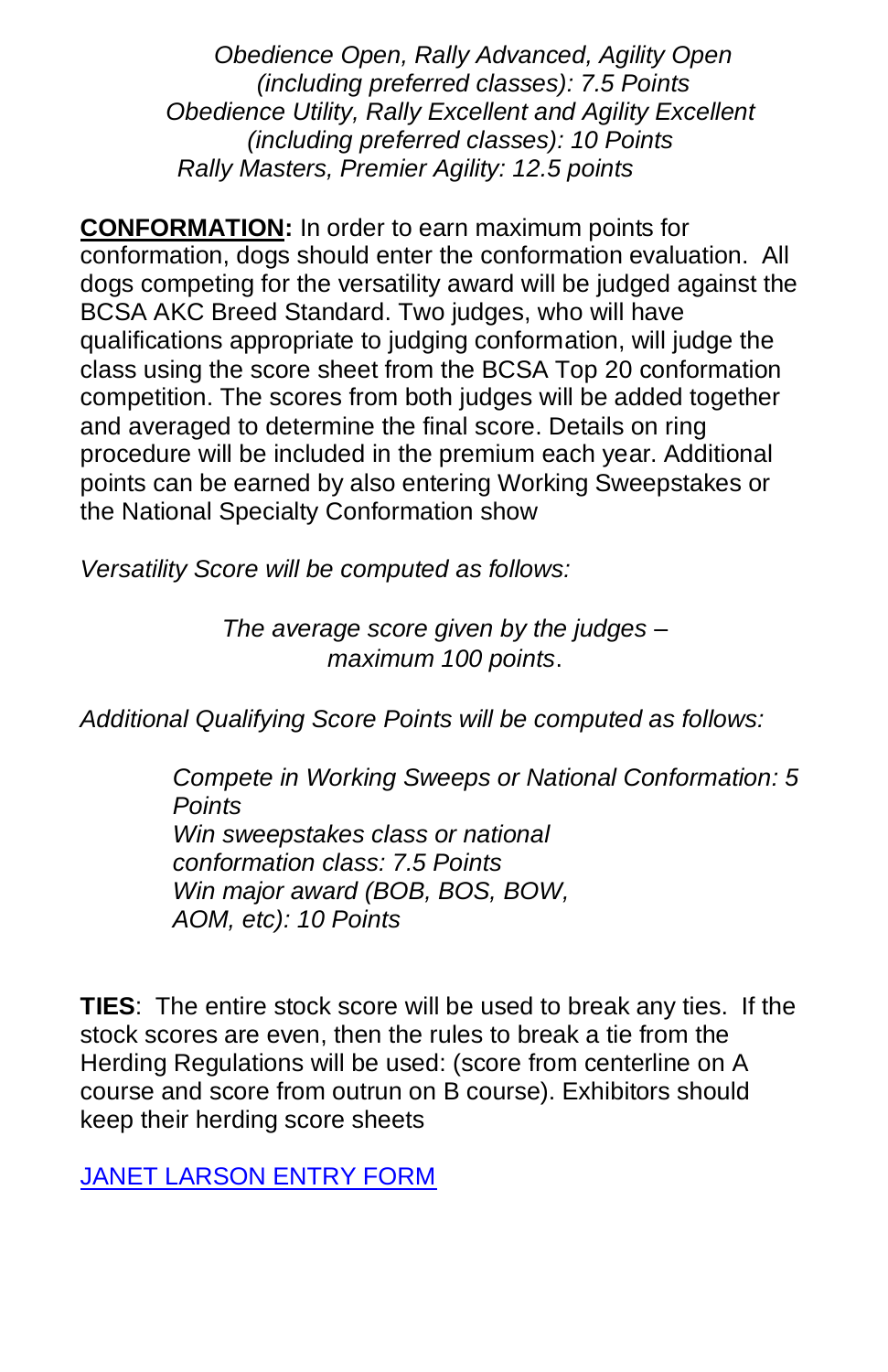#### **TOP 20**

The Top 20 showcases a select group of dogs which have excelled in AKC conformation competition. A multi-judge panel evaluates and scores the entrants.

We are honored to invite the following dogs:

**GCHG CH Sporting Fields Aeirs Above PT FDC THDN CGC TKN ATT**

**GCHG CH Mvr Diamonds In The Rough**

**GCHP CH Allymoon Curtain Call To Gladwyn**

**GCHG CH Rising Star's Happy One CGC TKI**

**GCHG CH Bon-Clyde Script's Grand Finale**

**GCHG CH Brittemar's Be Merry**

**GCHS CH Jbk The Battalion Of A&M At Baletka**

**GCHS CH Bellaclan Thway U Work It Sunset View**

**GCHS CH Elite Wedgewood Majestic Reign**

**GCHS CH Element's Mystery Spot Reykjavik BN RN CGC TKA**

**GCHS CH Hot Shot's Ticket To Twin Silos RA HT CGC TKN**

**GCHG CH Sporting Fields Winston Churchill**

**GCHB CH Stonewood's Living Proof Of Fenwick**

**GCH CH Kensington's Sun Also Rises**

**GCHS CH Omegamtn's Surprise Ending CA BCAT CGC**

**GCH CH Jbk Rock'N Me Amadeus**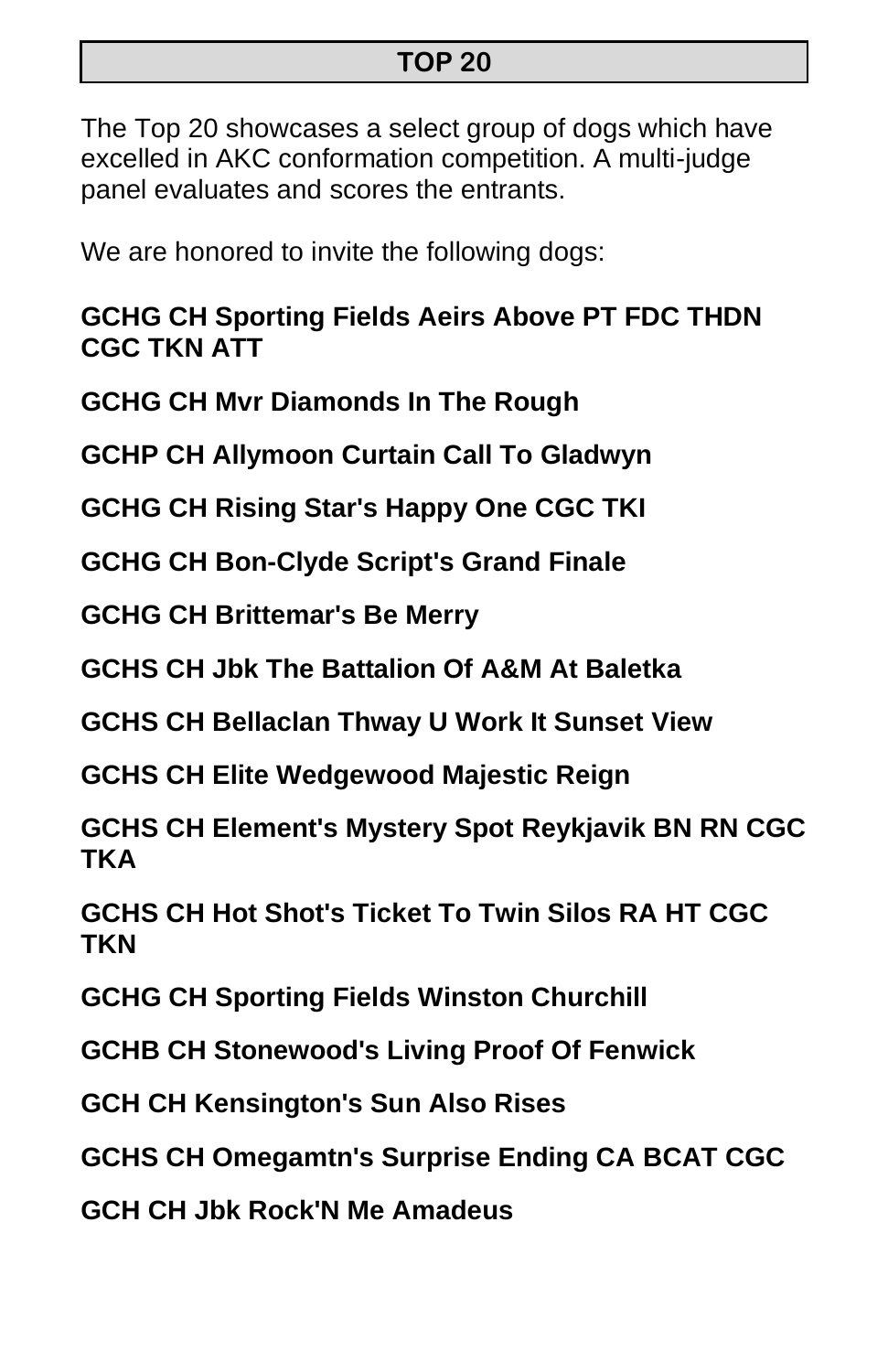**GCHB CH Bold North Sporting Fields Get Ready 2 Be Airborne BN RA NA OF BCAT ACT2 CGCA TKI**

**GCHB CH Bold North Sporting Fields Trip To P'Air'Adise BN RA NA OF BCAT ACT2 CGCA TKI**

**GCH CH Prairie Fire Garden In The Shade**

**GCHB CH Bmw Back In Black CA ACT1**

**GCHB CH Blue Rose Bon-Clyde I Want To Be Starr CGC TKN**

**Top 20 Qualification Dates January 1 2021 through December 31, 2021**

**We will also be hosting the Top 20 Owner Handler Invitational for BCSA members. Invitees will be determined by qualifying during October 1, 2021 – June 30th, 2022. Stay Tuned!**

Please join us in celebration of your beautiful border collies.

## **Start time 5pm Friday September 30, 2022**

**HANDLERS MEETING:** We will host a handlers meeting at 2 pm on Friday September 30, 2022, next to the superintendents table. At this time, a random draw for running order will occur. If you're not available, please send someone on your behalf to draw your running order. We will explain event procedure and answer any questions you may have. Please let us know ahead of time if you will need assistance.

**ATTIRE:** Cocktail attire please

**JUDGES:** Three judge panel

**CATALOG:** The top 20 catalog will include a photo of the entered dog and a write up provided by owners, breeders or handler. We will read the write up for each dog at the completion of the Top 20 with awards. Please keep it to under one minute.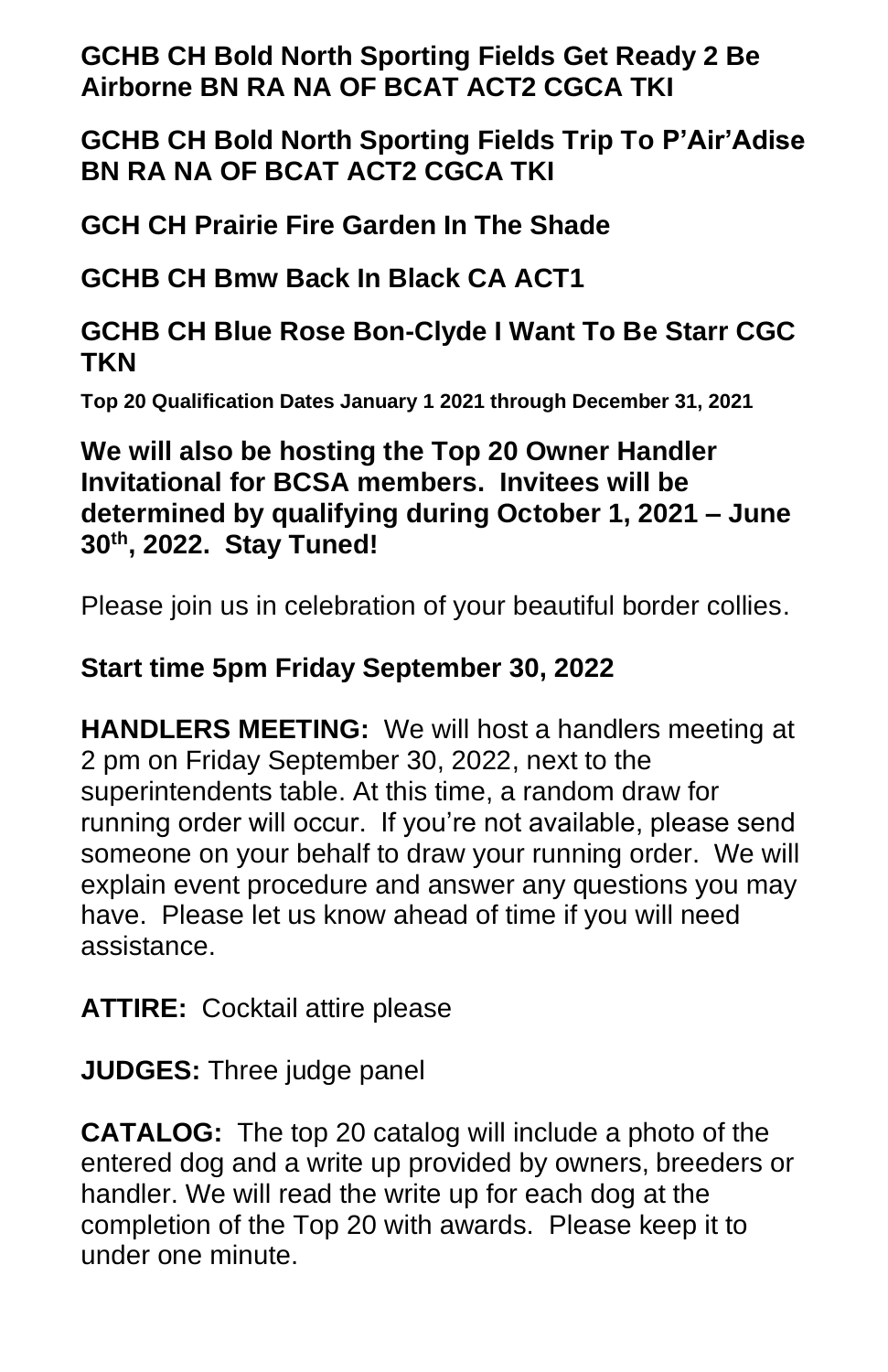**Entered dogs will receive a personalized ribbon. Entry fees are \$65.** 

#### **AWARDS: The following awards are available**

The Top 20 Winner will receive a ribbon and metal art. The Owner Handler Top 20 award will receive a ribbon and metal art.

The People's Choice Award will be determined by spectator voting. Tickets will be available during judging. There will be no limit for how many tickets one person can buy. The award will be a ribbon. The proceeds will be divided 50/50 with breed rescue and the BCSA.

Entries will open July 1, 2022 and will close September 1, 2022. After you've completed and entry form you will receive a square link for payment. Entries are not valid until payment is received.

[TOP 20 ENTRY FORM](https://docs.google.com/forms/d/e/1FAIpQLSdkjU2RwOVO74qL97zhYZhjvPqViJ0LzOAAbsAuOphSbE8bIQ/viewform?usp=sf_link)

## [OWNER HANDLED INVITATIONAL ENTRY FORM](https://docs.google.com/forms/d/e/1FAIpQLSetYTZa4L0AhTM1WngYcIi1-GTEUfgqQ1oFBKeg-fxzeuO8uw/viewform?usp=sf_link)

Please contact Julie Despot with any questions. lildespot@gmail.com

## **AGILITY**

**High In Trial & Reserve HIT Each Day For Each Level** Combined STD & JWW scores will be converted to yps EX/Mast Dog Open Dog Novice Dog

## **BCSA Games Champion & Reserve Champion**

Combine scores from T2B & FAST For BOTH Days. All levels will compete against each other.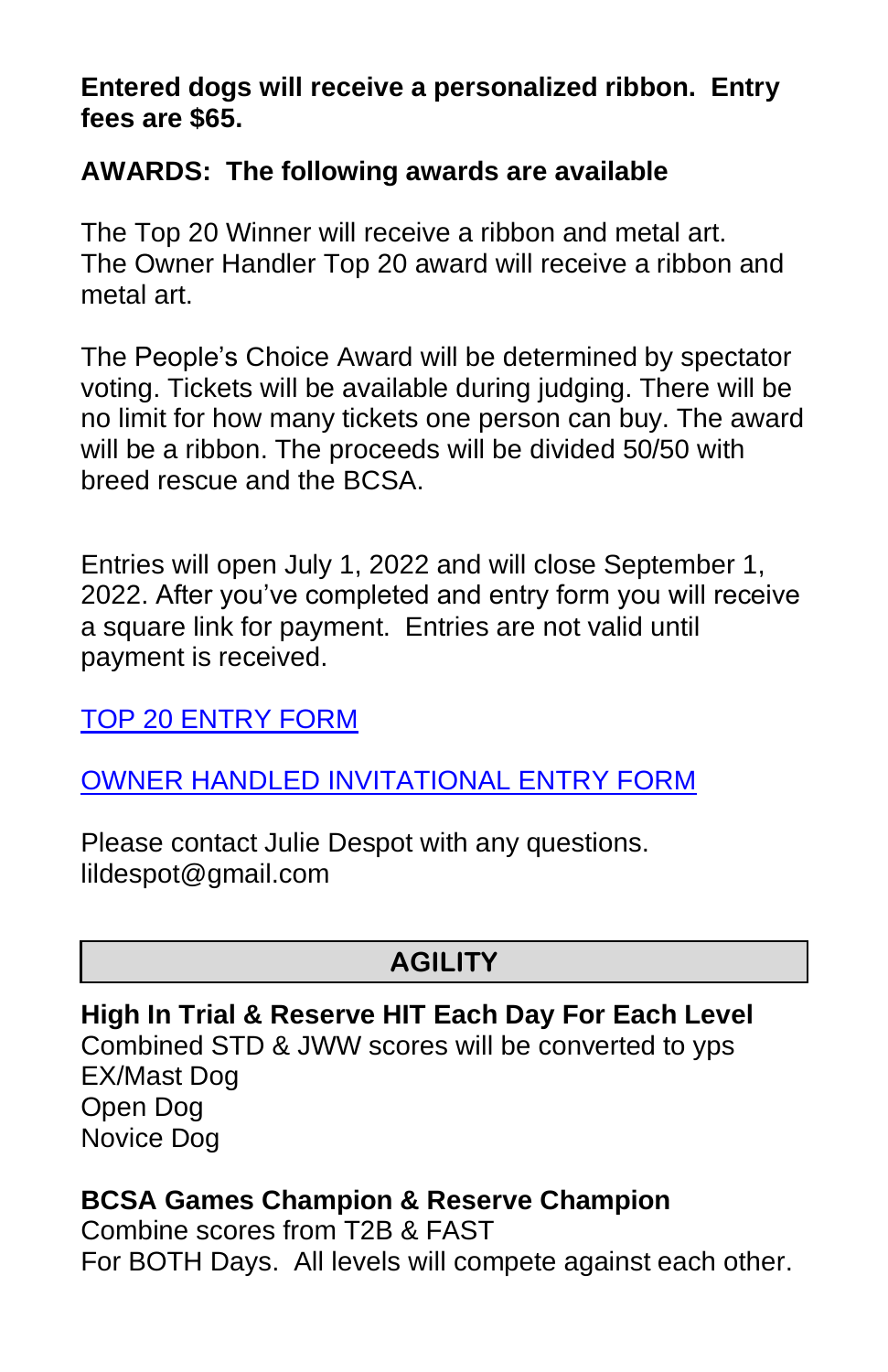## **BCSA "Premier Cup" Champion (Place 1st through 3rd)**

Scores combined from Prem STD & JWW BOTH Days. All levels will compete against each other.

#### **BCSA Border Collie Classic Champion**

Top 10 dogs in each height from Ex/Mast STD & JWW combined scores from BOTH days will move on to a Finals Hybrid course on Thursday afternoon. Winner will be from in each height- preferred dogs will be scored in their regular height.

#### **Veteran Glory Run Wednesday**

This is a chance for you and your dog to celebrate your dog's agility career and will be held following agility on Wednesday. As the handler, you can choose any course and any jump height for the course.

Please complete the registration link below. Registration includes a personalized ribbon.

### [Veterans Glory Run Entry Form](https://docs.google.com/forms/d/e/1FAIpQLScrZL_GeQAb3OVcK0uYEBEhcDDygUEcomqOZtFJ3upDyVrEfw/viewform?usp=sf_link)

## **RESERVED GROOMING**

Reserved grooming is available in the Gateway Hall for \$20 per space. Grooming reservations are available starting July 13th. You will be able to choose your spot based on the order they're received. Please note, NO grooming will be allowed in the Great Hall.

[Reserved Grooming Reservation](https://docs.google.com/forms/d/e/1FAIpQLSdPiMuHcpDyeD-JG-RLwGTKBN-U6-0RwjV5fXLeQcnicTZ5WA/viewform?usp=sf_link)

## **HEALTH TESTING AVAILABLE**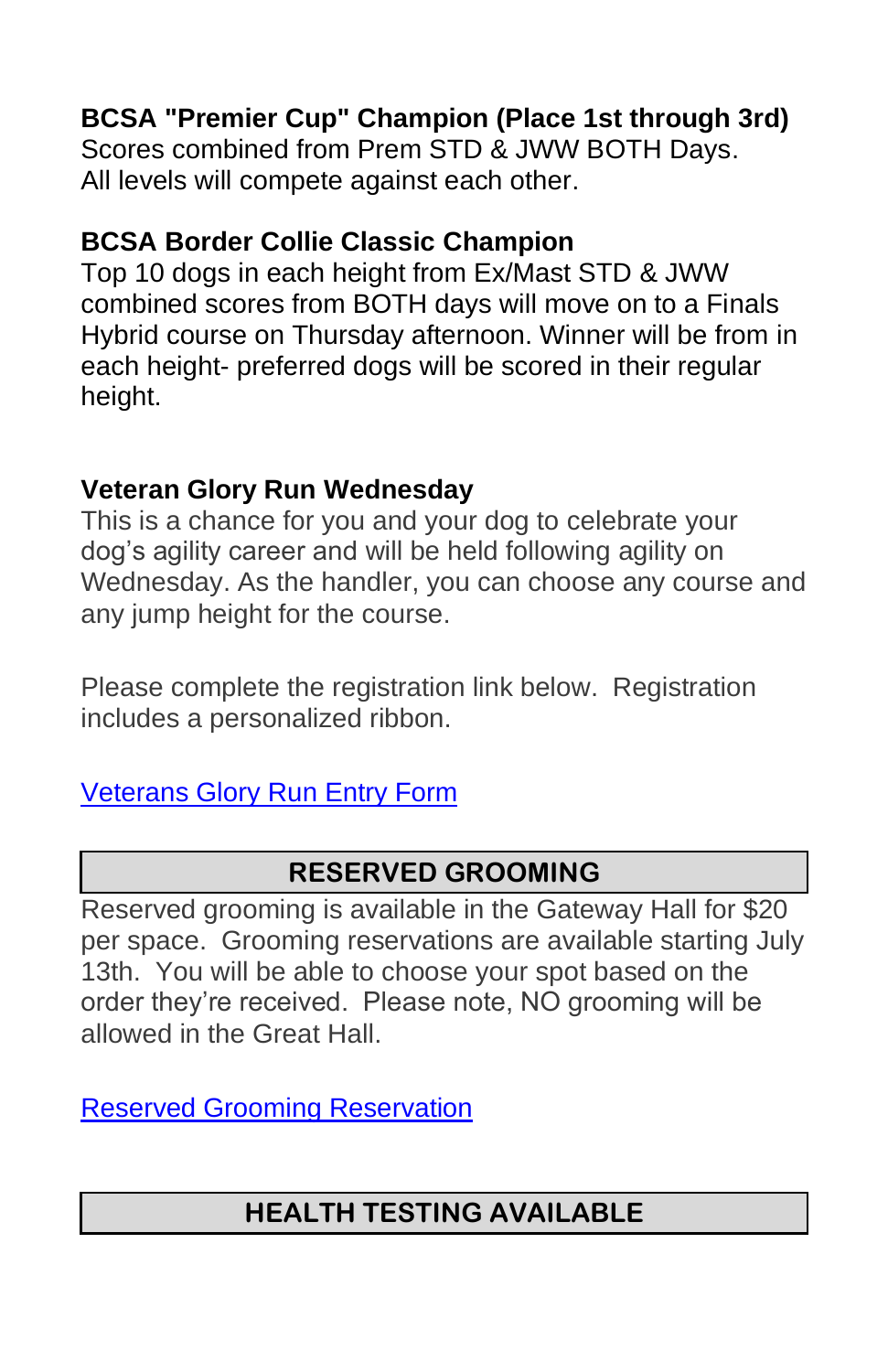BCSA is excited to be able to offer several opportunities for health testing at the National Specialty. We require 30 dogs to be able to offer CAER and BAER testing.

CAER Test – Thursday, September 29, 2022 Dr. Ben Johnson, Animal Eye Associates, St. Louis, MO BCSA Members: \$60/dog Non Members: \$70/dog

BAER Test – Thursday, September 29, 2022 Dr. Donald York BCSA Members: \$60/dog Non Members: \$70/dog

[CAER Registration Form](https://docs.google.com/forms/d/e/1FAIpQLSeE1FVPsyNjPM2rIqnu5VrXI8RukIN8WQbv-4W6zXfxqAdVHA/viewform?usp=sf_link)

[BAER Registration Form](https://docs.google.com/forms/d/e/1FAIpQLSfbFGrv2vesBSUeZzVgIocKNujdHwErOp6axyf60iNSJIxRtQ/viewform?usp=sf_link)

Please complete one form per dog! Thank you!

## **PHOTOGRAPHER POLICIES AND INFORMATION**

- All first-place winners and major award winners are **REQUIRED** to have a photograph taken by the official show photographer. That photo is paid for by BCSA and becomes the property of BCSA and BCSA reserves the right to use all photographs in publishing show results in Borderlines.
- Anyone who desires a **PERSONAL** copy of the photo is requested to advise the photographer of this fact at the time the photo is taken. The photo is to be paid for at the time the order is placed.

**PHOTOGRAPHERs: Teddy Lei** https://teddylei.smugmug.com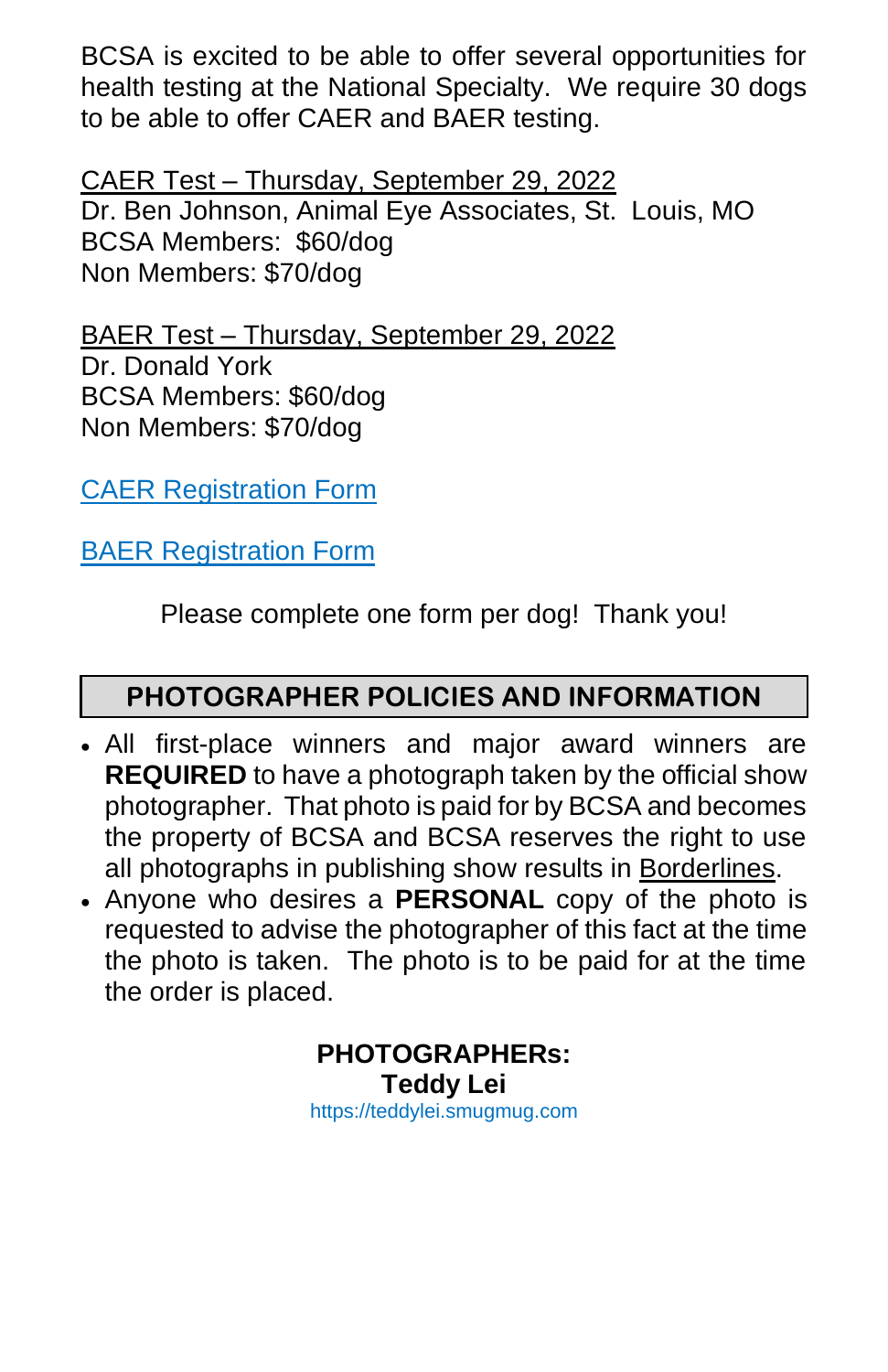## **PURINA INFORMATION**

**[Purina Event Center](https://www.purina.com/about-purina/purina-farms/purina-event-center)**

**[Purina Farms Map](https://www.purina.com/sites/g/files/auxxlc196/files/2021-02/PF676I-property-map.pdf)**

**[Pet Friendly Lodging](https://www.purina.com/sites/g/files/auxxlc196/files/2021-12/PF%20160J%20LODGING.pdf)**

## **[NADD EVENT REGISTRATION -](https://northamericadivingdogs.com/Event/eventList) DOCK DIVING**

### **FIRST AID** • **EMERGENCIES** • **VETERINARIANS ON CALL**



Please make sure you are prepared for an emergency with your dog(s). We recommend having your dog's photo, veterinarian's name and number, microchip

information and emergency instructions attached to your dog's crate. Please include emergency contacts for yourself as well.

### **IMPORTANT CONTACT NUMBERS**

**IN CASE OF EMERGENCY, CALL SITE SECURITY:314- 982-2222 IF LIFE-THREATENING, CALL 911 AND THEN CONTACT SITE SECURITY** 

**Boles Fire Protection District:636-742-2313** 

**Meramec Ambulance District:636-257-3048** 

**Washington Veterinary Clinic:636-239-5445** 

**Pacific Animal Hospital:636-257-2100**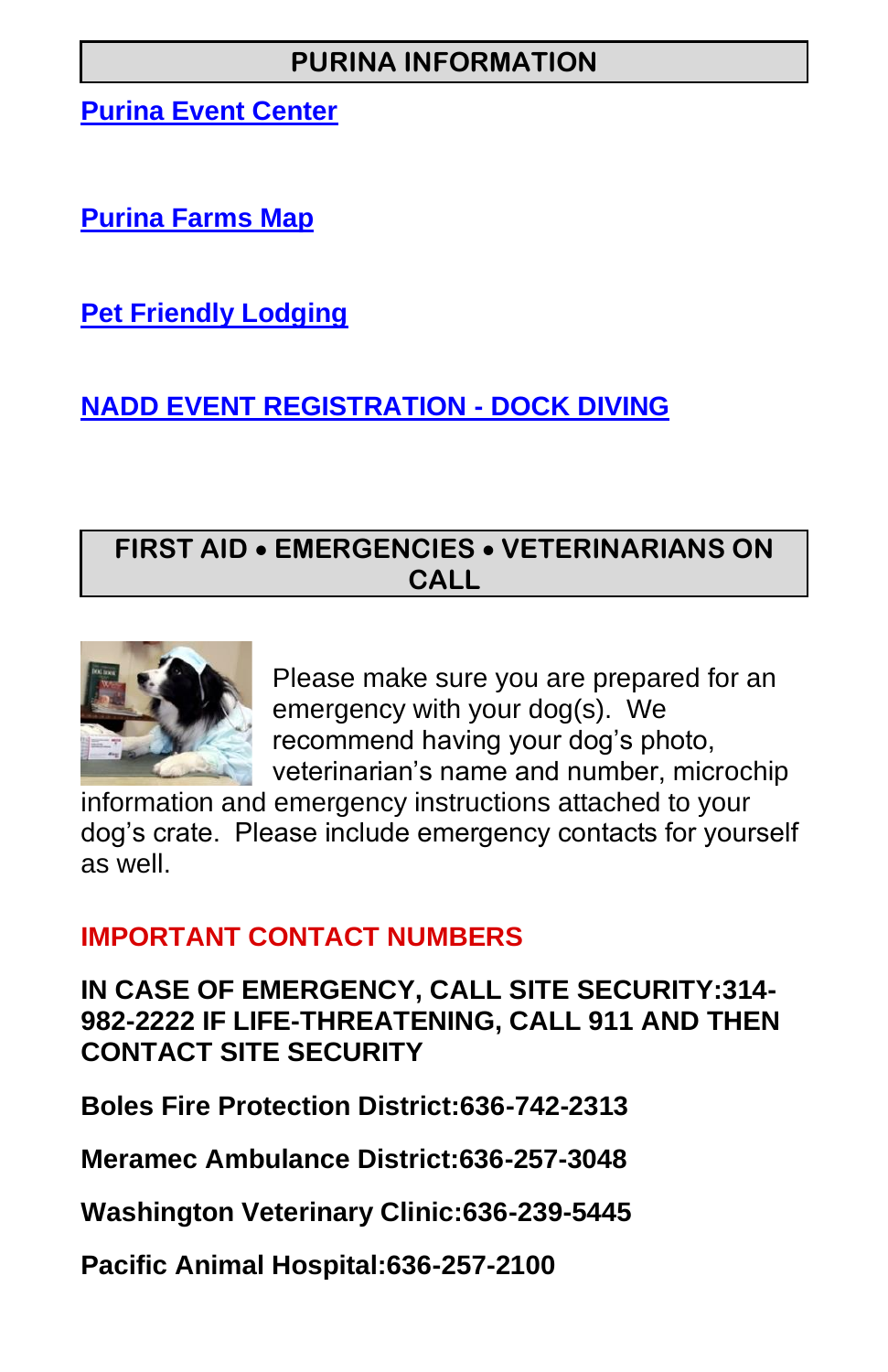**St. Louis Animal Emergency Clinic (24 hours): 314-822- 7600** 

**Webster Groves Animal Hospital & Urgent Care Center (24 hours):314-968-4310** 

**Franklin County Sheriff Department:636-583-2560** 

**Mercy Hospital in Washington, MO:636-239-8000** 

**SSM Health St. Clare Hospital:636-496-2000**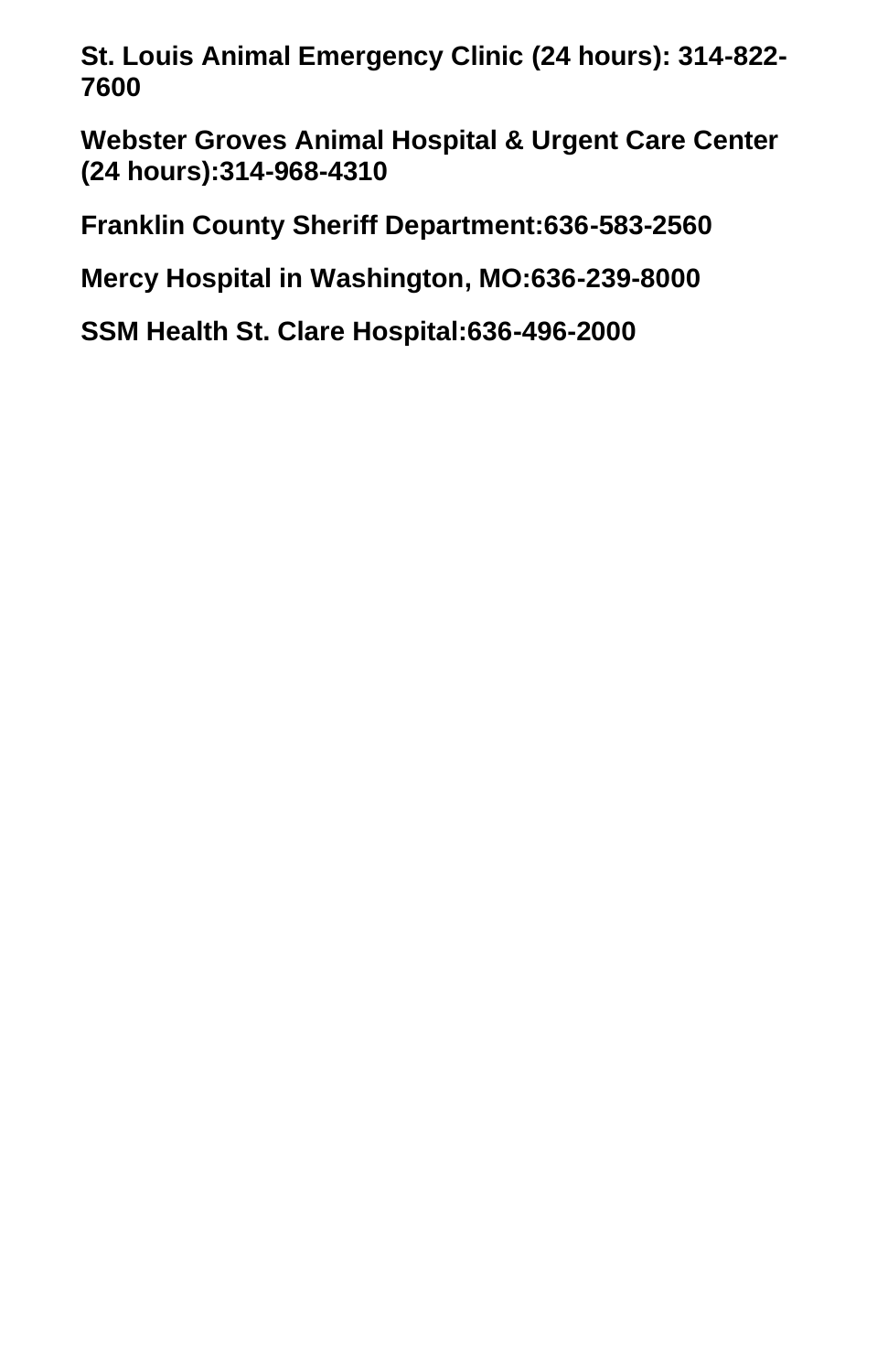### **JUDGES' EDUCATION**

There will be a JUDGES EDUCATION STUDY GROUP at the BCSA National Specialty on **SEPTEMBER 30TH AND OCTOBER 1ST . Additional information will be updated here.** 

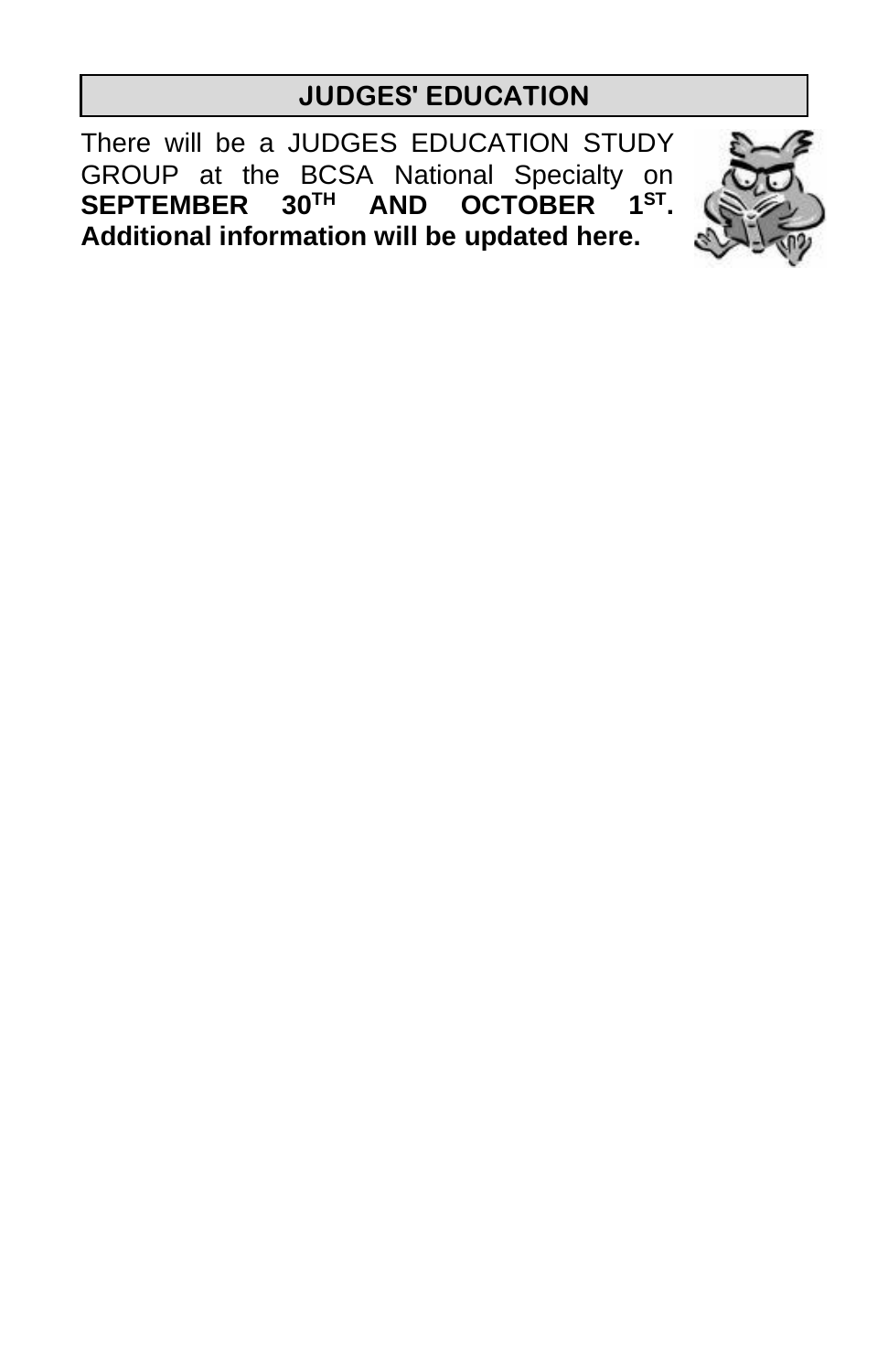## **CALLING ALL VOLUNTEERS**

#### **We need your help. Raise your hand to volunteer and make our National Specialty a memorable one!**



[VOLUNTEER FORM](https://docs.google.com/forms/d/e/1FAIpQLSclAo-kbZLdrgJc9dye7299z9SmSiR921YRczDOF1VtQSP09g/viewform?usp=sf_link)